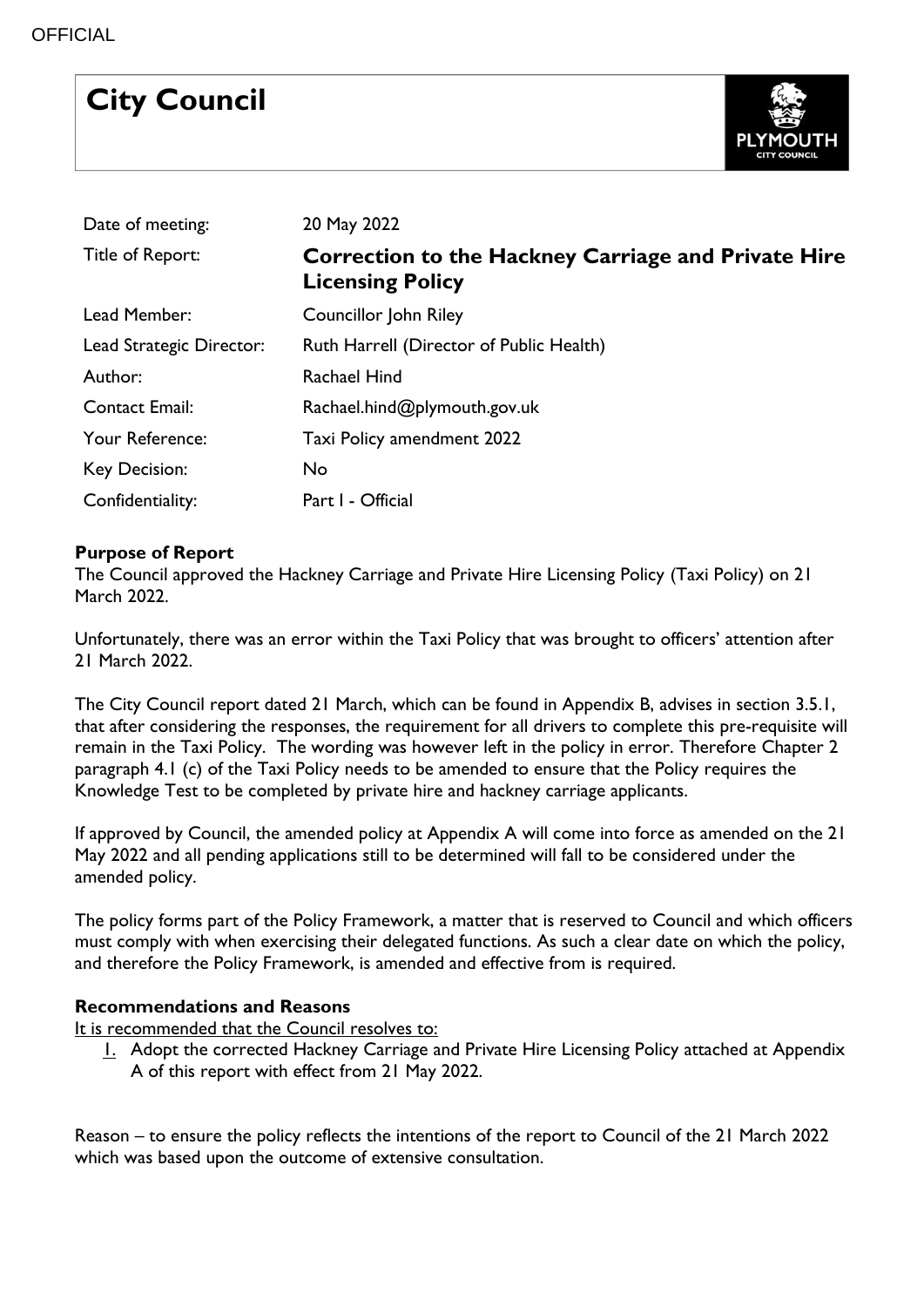# **Alternative options considered and rejected**

The consultation responses were considered and it was decided that the Knowledge Test should remain for both Hackney Carriage and Private hire applicants. Therefore this error needs to be corrected.

# **Relevance to the Corporate Plan and/or the Plymouth Plan**

This report links to the delivery of the City and Council priorities. In particular:

**Unlocking the city's potential:** By ensuring Plymouth: is a clean and tidy city and a green and sustainable city that cares for its environment; has a vibrant economy offering quality jobs and skills; and has a varied, efficient and sustainable transport network.

**Caring for people and communities:** By ensuring Plymouth is a friendly, welcoming city, making sure people feel safe in the city, protecting children, young people and adults.

# **Implications for the Medium Term Financial Plan and Resource Implications:**  None

# **Financial Risks**

None. Any amendments to the Taxi Policy should have no financial impact to the general account.

# **Carbon Footprint (Environmental) Implications:**

The amendment has no impact on the carbon footprint.

# **Other Implications: e.g. Health and Safety, Risk Management, Child Poverty:**

*\* When considering these proposals members have a responsibility to ensure they give due regard to the Council's duty to promote equality of opportunity, eliminate unlawful discrimination and promote good relations between people who share protected characteristics under the Equalities Act and those who do not.*

Click here to enter text.

#### **Appendices**

*\*Add rows as required to box below*

|   | <b>Ref. Title of Appendix</b>                |  | <b>Exemption Paragraph Number</b> (if applicable)<br>If some/all of the information is confidential, you must indicate<br>why it is not for publication by virtue of Part 1 of Schedule 12A<br>of the Local Government Act 1972 by ticking the relevant box. |  |  |  |   |  |  |  |  |
|---|----------------------------------------------|--|--------------------------------------------------------------------------------------------------------------------------------------------------------------------------------------------------------------------------------------------------------------|--|--|--|---|--|--|--|--|
|   |                                              |  |                                                                                                                                                                                                                                                              |  |  |  | Đ |  |  |  |  |
|   | Briefing report title                        |  |                                                                                                                                                                                                                                                              |  |  |  |   |  |  |  |  |
| B | Equalities Impact Assessment (if applicable) |  |                                                                                                                                                                                                                                                              |  |  |  |   |  |  |  |  |

# **Background papers:**

*\*Add rows as required to box below*

*Please list all unpublished, background papers relevant to the decision in the table below. Background papers are unpublished works, relied on to a material extent in preparing the report, which disclose facts or matters on which the report or an important part of the work is based.*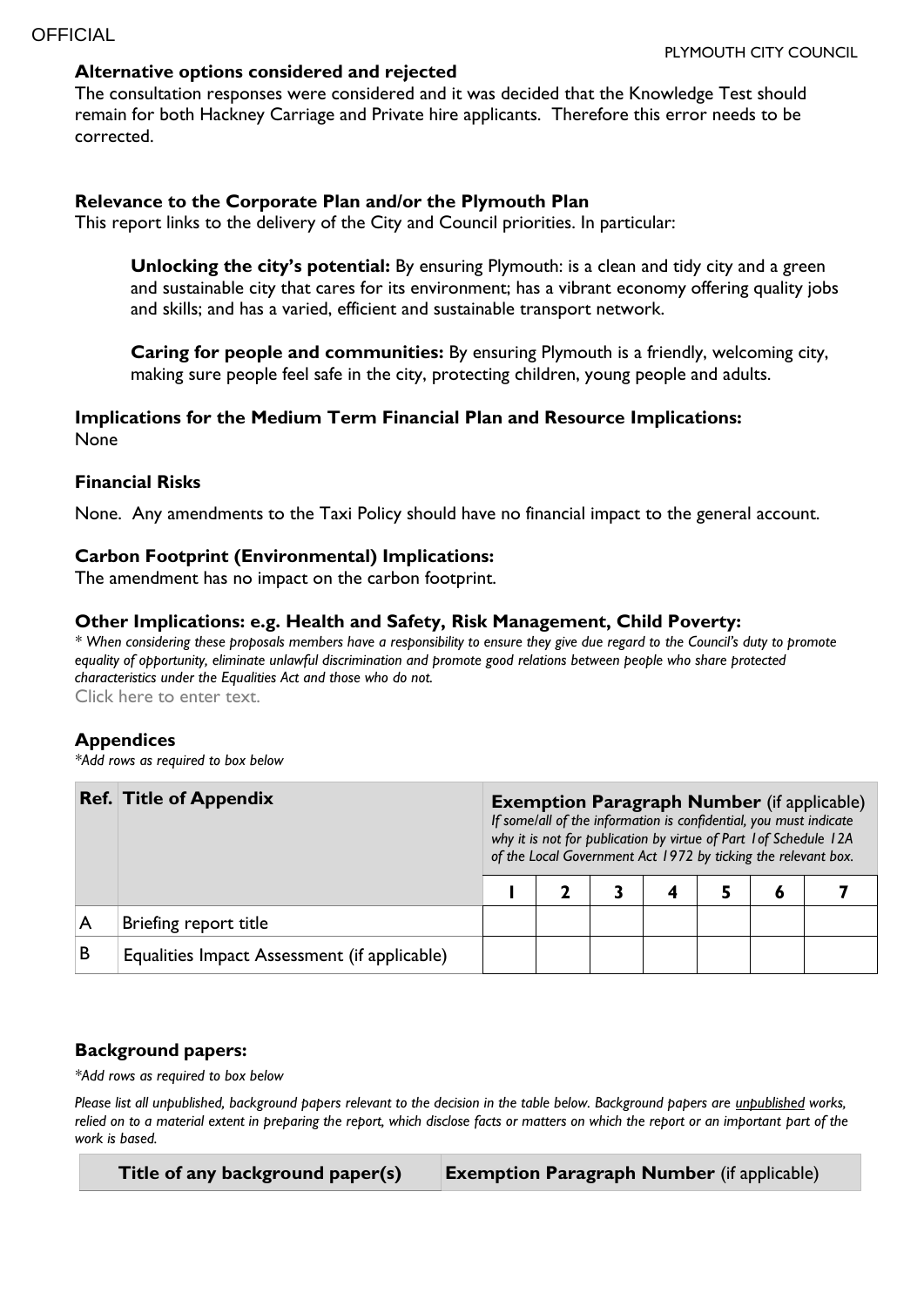r.

# PLYMOUTH CITY COUNCIL

| If some/all of the information is confidential, you must indicate why it<br>is not for publication by virtue of Part 1 of Schedule 12A of the Local<br>Government Act 1972 by ticking the relevant box. |  |  |  |  |  |  |  |  |
|---------------------------------------------------------------------------------------------------------------------------------------------------------------------------------------------------------|--|--|--|--|--|--|--|--|
|                                                                                                                                                                                                         |  |  |  |  |  |  |  |  |
|                                                                                                                                                                                                         |  |  |  |  |  |  |  |  |
|                                                                                                                                                                                                         |  |  |  |  |  |  |  |  |

# **Sign off:**

| Fin                                                                                                              | pl.22.<br>23.1<br>4. | Leg | 37623/a<br>g/10.5.2 | Mon<br>Off | <b>Click</b><br>here<br>to<br>enter<br>text. | <b>HR</b> | <b>Click</b><br>here<br>to<br>enter<br>text. | Asset<br>S | <b>Click</b><br>here<br>to<br>enter<br>text. | Strat<br>Proc | Click here<br>to enter<br>text. |
|------------------------------------------------------------------------------------------------------------------|----------------------|-----|---------------------|------------|----------------------------------------------|-----------|----------------------------------------------|------------|----------------------------------------------|---------------|---------------------------------|
| Originating Senior Leadership Team member: Rob Nelder                                                            |                      |     |                     |            |                                              |           |                                              |            |                                              |               |                                 |
| Please confirm the Strategic Director(s) has agreed the report? Yes                                              |                      |     |                     |            |                                              |           |                                              |            |                                              |               |                                 |
| <b>Date agreed: 10/05/2022</b>                                                                                   |                      |     |                     |            |                                              |           |                                              |            |                                              |               |                                 |
|                                                                                                                  |                      |     |                     |            |                                              |           |                                              |            |                                              |               |                                 |
| Cabinet Member approval: [electronic signature (or typed name and statement of 'approved by<br>email/verbally')] |                      |     |                     |            |                                              |           |                                              |            |                                              |               |                                 |
| Date approved: Date.                                                                                             |                      |     |                     |            |                                              |           |                                              |            |                                              |               |                                 |